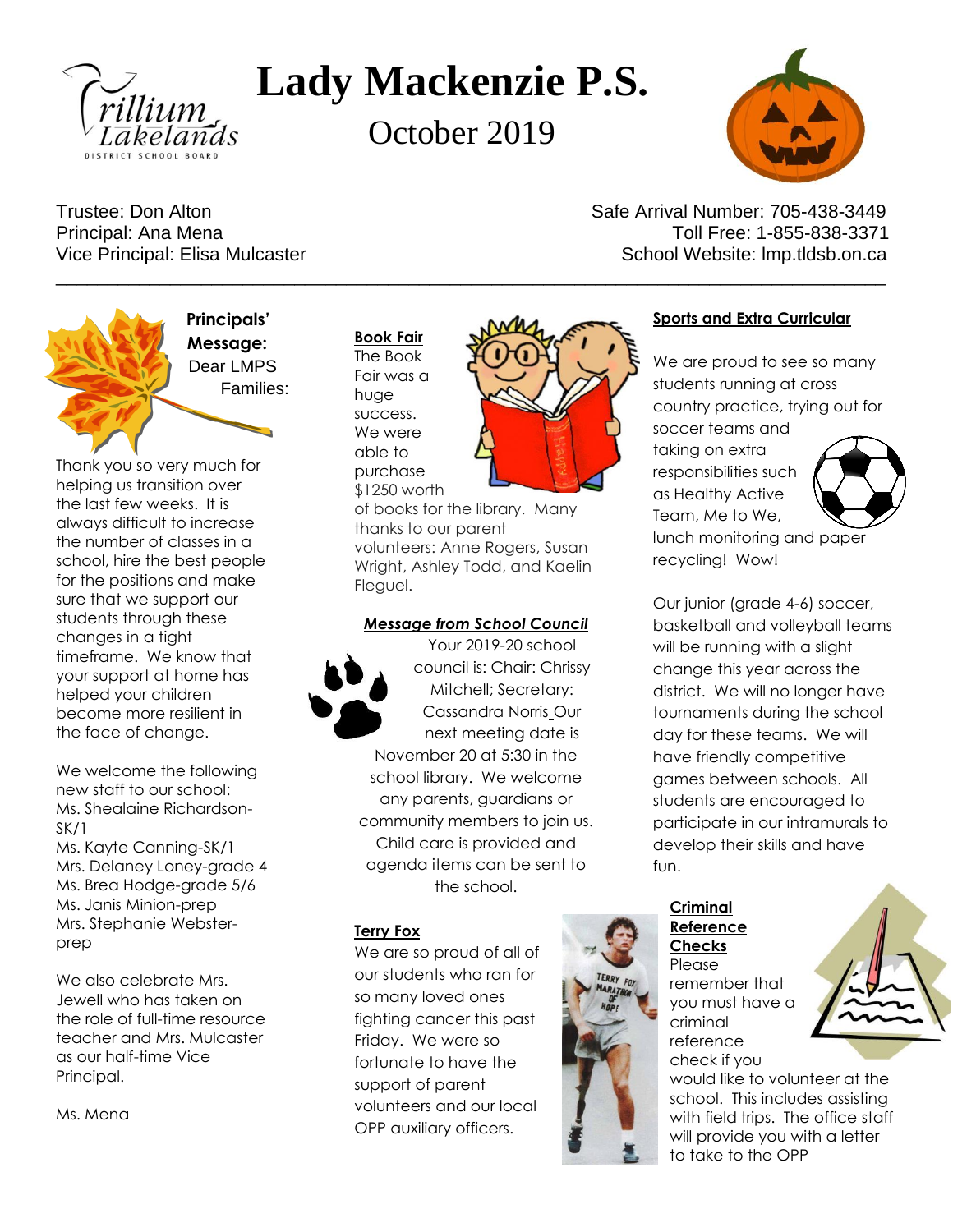detachment in Lindsay (Highway 35 between Colborne St and Kent St). When your application has been processed, you must pick up your criminal background check from the OPP and bring it to the school. Once your criminal reference check is on file at the school, you have the opportunity to complete a simple offence declaration each subsequent school year. Please note: if an offence declaration is not completed each year, you will need to reapply for a criminal background check. The initial criminal background check process takes time, so if you would like to volunteer for field trips later in the year, it is a good idea to start the process now. Thank you for your continued cooperation.

# **Halloween Activities**

Please note that there will be primary (grades K-3) Halloween activities Tuesday October 31 along with a parade. Stay tuned for information on Lady Mac's first dance of the year for older students on the same day!

Students not wishing to participate in the dance will be given the option to partake in a games room.

#### **Character Education**

At the beginning of the school year, it is always good to set goals for yourself. This past month, we at Lady Mac, worked hard at meeting some of the goals that have already been made. However, setting and meeting goals does not stop here. Continue to strive to do your best by working towards the goals you have made, and new ones yet to come.

#### **Student of the Month**

We would like to recognize the students who demonstrated a high degree of goal setting for the month of September. Congratulations

to: *Claire Deighton Dameon Miletics Emily Miletics Diedrik Bruzzese Rylan Mitchell Christopher Cooper Olivia Lewis-Todd Parker Jewell Connor Mitchell Kaycee Bourassa Ryan Lewis-VanVugt Mikki Manning Emma Shaw Destany Viersen*

![](_page_1_Picture_9.jpeg)

campaign will be underway. Last year we collected over 700 pounds of food which was donated to the local food bank & supported our school community. Please help by sending in any

During the month of October,

the WE SCARE HUNGER

donations of non-perishable food items. Please also check the best before date when donating food.

#### **Life Threatening Allergies**

Please be aware that there is a student in our school with a **severe life threatening food allergy (anaphylaxis) to milk**. This is a medical condition that causes a severe reaction to specific foods and can result in death within minutes. Although this may or may not affect your child's class directly, we want to inform you of this serious allergy. We are asking that parents remind their children to constantly wash their hands to prevent contamination.

We also have a student in our school with a **severe life threatening food allergy (anaphylaxis) to peanuts**. We want to inform our community so that you can send foods with your children that are free from peanuts.

We also have a student in our school with a **severe life threatening allergy to latex.** We ask that balloons be kept at home. Thank you for your understanding and cooperation.

![](_page_1_Picture_16.jpeg)

intramurals have started for those students who have signed up. Let's play!

Our next student of the month assembly is November at 9:15. Parents are welcome to help us celebrate the achievements of

our students showing

compassion.

**Hockey** Floor Hockey

#### **ME to WE**

![](_page_1_Picture_19.jpeg)

On Thurs., Sept 19, a group of students attended WE day in Toronto. They returned excited to make a positive impact on local and global issues such as hunger, poverty, access to education, indigenous communities and clean and healthy living for all.